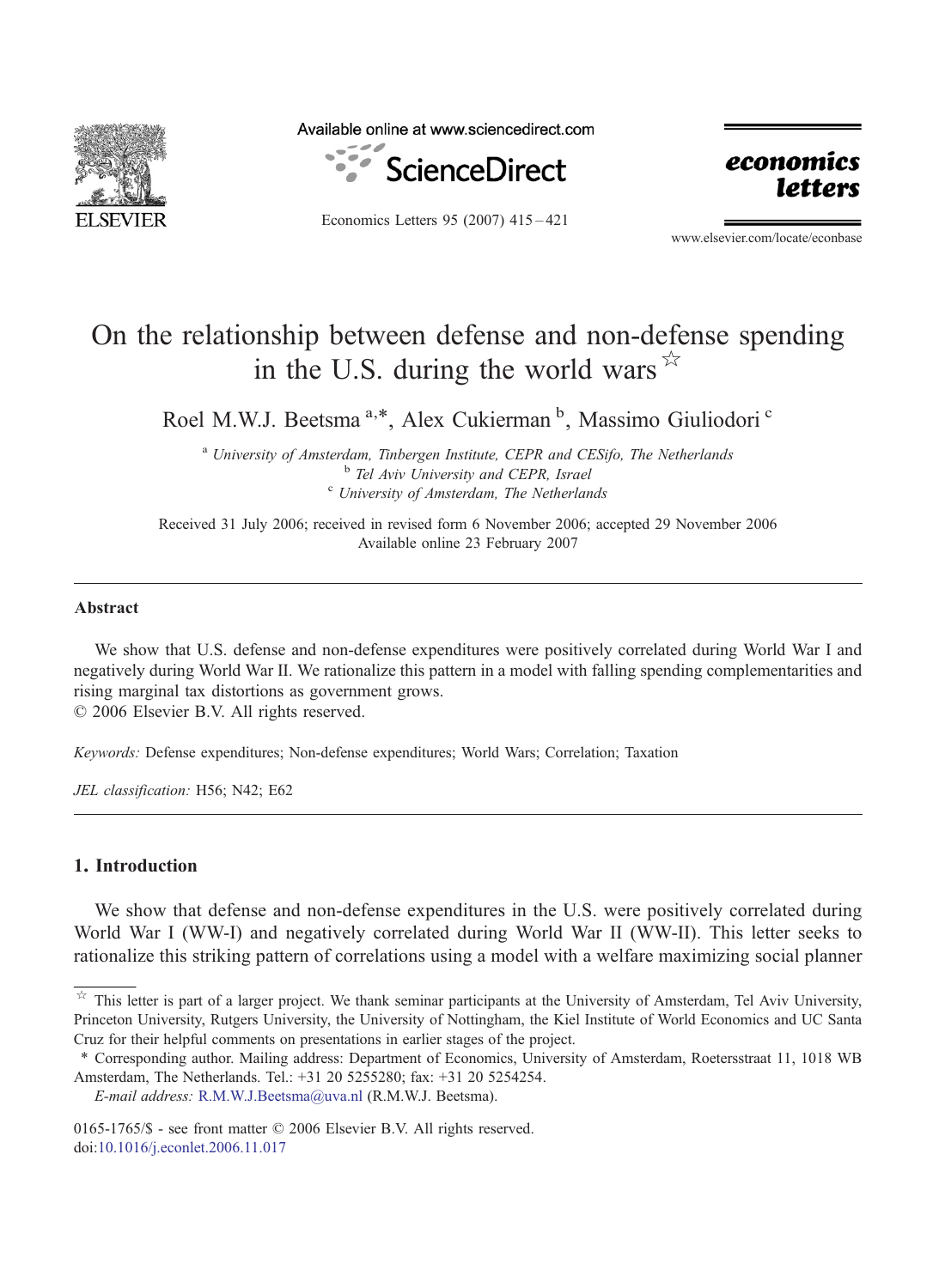<span id="page-1-0"></span>

Fig. 1. a: Defense  $(d)$  and non-defense  $(g)$  government purchases during and around World War I. b: Defense  $(d)$  and non-defense (g) government purchases during and around World War II.

in which defense spending and civilian public spending are positively correlated when the size of the government is small and negatively correlated for large government. The following basic assumptions suffice to reach this conclusion. First, when a war (threat) arises, the marginal utility of defense expenditures goes up. Second, at low levels of government, defense and civilian expenditures complement each other in the sense that the marginal utility of each type of expenditure goes up when the quantity of the other rises. The idea is that the effective control of a large war machine by civilian authorities requires a certain minimal level for the size of the civilian public sector (for example, administrative bodies and investment in physical infrastructure). By contrast, at high levels of government, the marginal utility of each type of expenditures is independent of the quantity of the other type.<sup>1</sup> Finally, the rate at which marginal tax distortions increase with taxes is positive only above a certain threshold size of government. Below this threshold the marginal tax distortion is constant.

<sup>1</sup> Further discussion of this assumption in the historical context of the world wars appears in the Conclusion.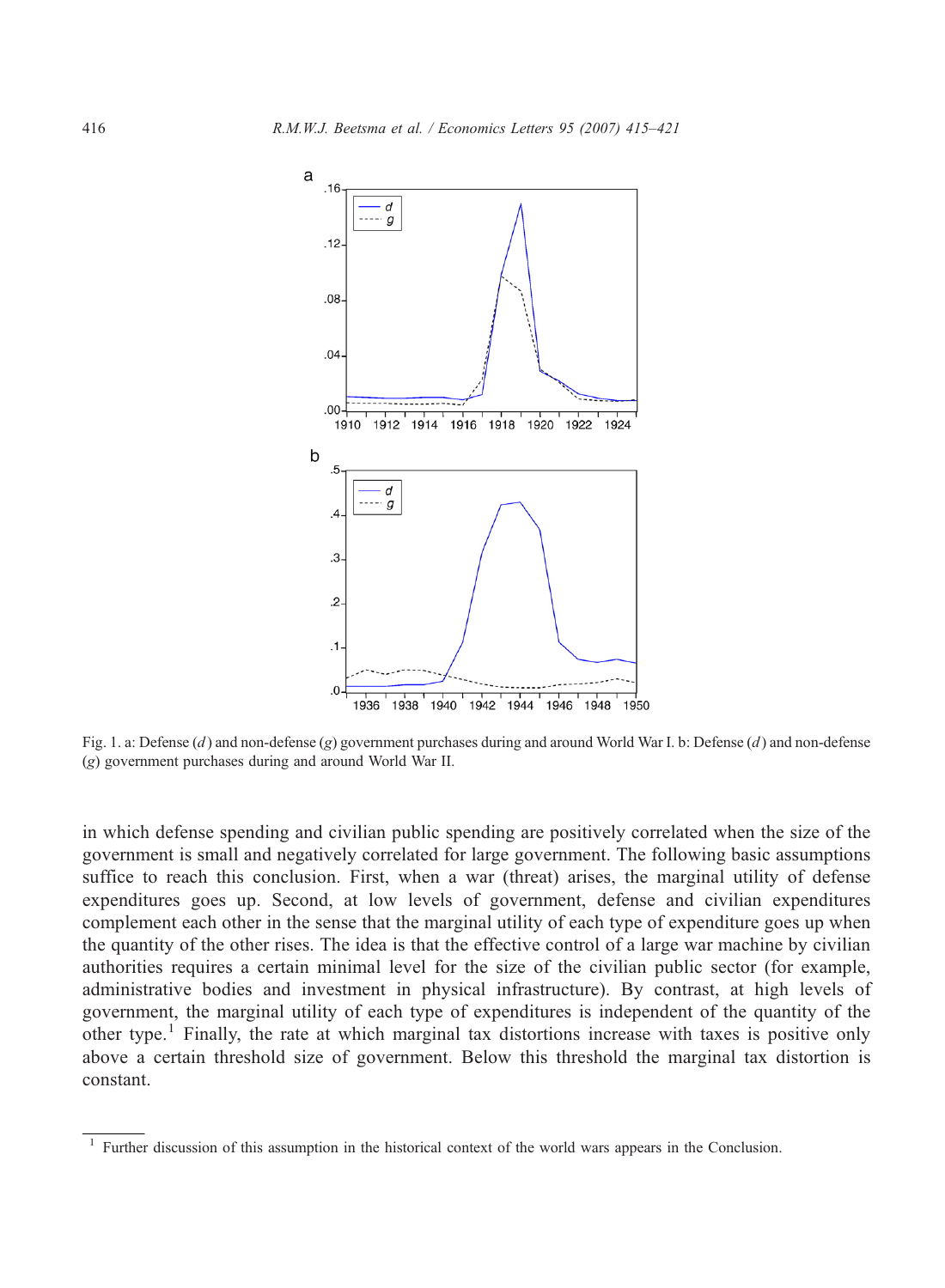#### 2. Defense and civilian spending during the wars

Data are taken from the [U.S. Census Bureau \(2006\)](#page-6-0) and from the National Income and Product Accounts (NIPA) available from the [Bureau of Economic Analysis \(2006\).](#page-6-0) In addition, we use GDP data from [Johnston and Williamson \(2006\)](#page-6-0) for the pre-1929 period and data on interest payments from [Bohn](#page-6-0) [\(2005\)](#page-6-0). [Fig. 1a](#page-1-0) depicts defense expenditures as a share of GDP  $(d)$  jointly with federal non-defense expenditures excluding veteran benefits and interest payments as a share of GDP (g) over the period 1910–1925. Both series make use of data from the [U.S. Census Bureau \(2006\)](#page-6-0). The netting out of interest payments and veteran expenditures from non-defense spending is motivated by the question we seek to answer, which concerns the effect of changes in defense spending on the *net* relative size of civilian government. Since both veteran benefits and interest on the public debt are, for the most part, lagged consequences of wars, we subtract them from non-defense expenditures in order to isolate the effect of changes in defense spending on the net size of the non-defense (non-transfer) governmental sector.<sup>2</sup> We observe also that in the period before the Great Depression, the bulk of transfers was to war veterans, so that the series g is a good approximation of non-defense government purchases. Clearly, the two variables move up and down together during and around WW-I (1917–1918).

[Fig. 1](#page-1-0)b depicts government defense purchases as a share of GDP  $(d)$  jointly with federal government non-defense purchases as a share of GDP (g) over the period 1935–1950. These series make use of the NIPA data. The series g thus excludes all transfer payments. We see that the series move in opposite directions during and around the second World War. In fact, the correlation coefficient between the series g and d drops from 0.92 over the earlier period to −0.76 over the later period. These correlations differ from each other at a  $1\%$  level of statistical significance.<sup>3</sup>

As a final input for our formal argument, we notice that, using the data from the [U.S. Census Bureau](#page-6-0) [\(2006\)](#page-6-0), federal government spending as a share of GDP has risen from 2.1% in 1915 to 9.8% of GDP in 1940. That is, from the eve of WW-I to the eve of WW-II, the relative size of government increased almost five-fold.

#### 3. The model

We use a representative agent model that abstracts from distributional considerations of the type surveyed in [Persson and Tabellini \(2000\)](#page-6-0) and [Drazen \(2000\).](#page-6-0) In the context of allocating resources between defense and civilian public goods in the face of a national emergency such a simplification may not be unreasonable. One reason is that, in the presence of a common external danger, internal differences are largely put aside. The advantage of the unitary agent framework is that it makes it possible to focus clearly on a political decision making mechanism that is likely to be present in more realistic but more complex frameworks. Let d′ be the fraction of per capita defense spending per unit of per capita income and let g′ be the fraction of per capita civilian public expenditures per unit of per capita income. Utility of the representative individual is given by  $u$  ( $ad'$ ,  $g'$ ) where a is a shock affecting the marginal utility from

<sup>&</sup>lt;sup>2</sup> For interest on the public debt, this is the case mainly prior to 1950.<br><sup>3</sup> In [Beetsma et al. \(2005\)](#page-6-0) we regress changes in g on changes in d over the first three decades of the 20th century as well as over the remaining decades, while controlling for the phase of the cycle. Those regressions confirm that the relation between  $d$ and g is positive and significant over the first subperiod, but negative and significant over the second subperiod.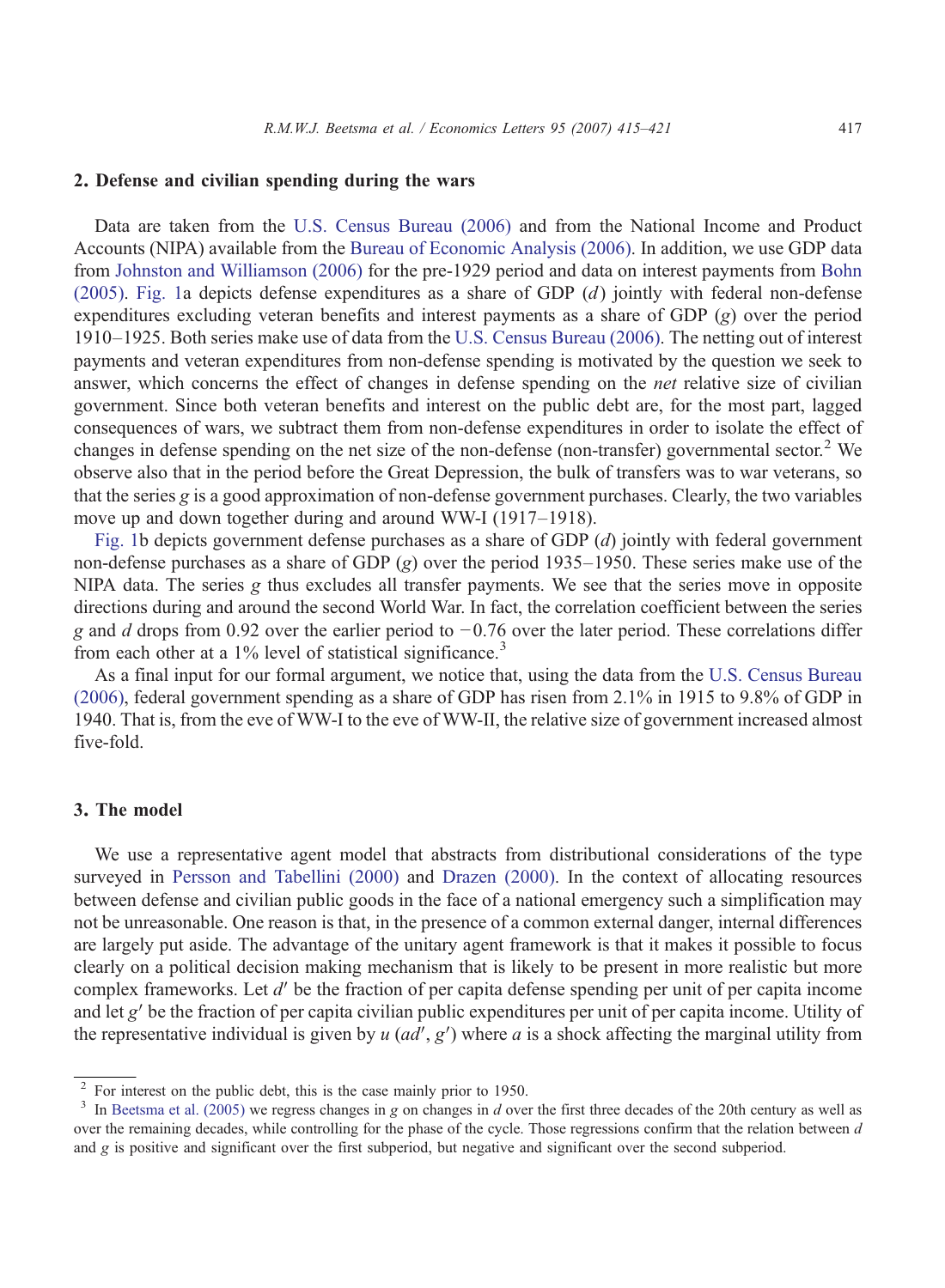defense spending (a war or the threat of a war would classify as an increase in  $a$ ). The utility function may be rewritten as<sup>4</sup>

$$
u(ad,g).
$$
 (1)

We assume that  $u_d>0$ ,  $u_g>0$ ,  $u_{dd}<0$ ,  $u_{gg}<0$  and that  $u_{gd}\geq0$ . Here, subscript d (g) denotes the partial derivative with respect to the first (second) argument. We ignore transfers. Hence, civilian spending is the non-defense part of what the standard macroeconomics textbook calls "government purchases". Defense spending and civilian public spending are financed by either current or future taxes (via debt). Let  $t$  be the fraction of per capita current and future taxes (in present value terms) required to finance total current defense and civilian expenditures per unit of (current) per capita income. Government's budget constraint implies

$$
g + d = t.\tag{2}
$$

Taxes lead to losses that are described by a distortion function

$$
c(t),\tag{3}
$$

with a positive and (weakly) increasing marginal distortion rate as in [Barro \(1979\)](#page-6-0); i.e,  $c' > 0$  and  $c'' \ge 0.5$ 

The government's objective is to maximize u (ad, g)−c (t) subject to the budget constraint (2). Substituting constraint (2) into (1), the government's problem is to choose  $d$  and  $t$  so as to maximize:

$$
V(d,t) \equiv u(ad, t-d) - c(t).
$$

The first-order conditions for an internal maximum are:

$$
V_{d}(d,t) \equiv au_{d}(ad,t-d) - u_{g}(ad,t-d) = 0,
$$
\n(4)

$$
V_{t}(d,t) \equiv u_{t}(ad,t-d) - c'(t) = 0.
$$
\n(5)

The second-order conditions for an internal maximum are

$$
V_{\rm dd}(d, t) = a^2 u_{\rm dd} - 2au_{\rm dg} + u_{\rm gg} < 0,
$$
  

$$
W = V_{\rm dd} V_{\rm tt} - (V_{\rm dt})^2 > 0,
$$

where  $V_{tt}$  (d, t)= $u_{gg}$ -c" and  $V_{dt}$  (d, t)= $au_{dg}$ - $u_{gg}$ .

We now formulate the assumptions presented at the outset more precisely.

<sup>4</sup> By definition, per capita magnitudes are obtained by dividing the total values of defense and civilian expenditures by population, and per capita income is, similarly, obtained by dividing total income by population. Since it appears in both the numerators and the denominators of all those expressions, population drops out so that  $d=d'$  and  $g=g'$ .<br><sup>5</sup> However, here the increasing marginal distortion rate is assumed to apply to the sum of current taxes and the pre

future taxes required to finance current government expenditures, rather than to only the current tax component.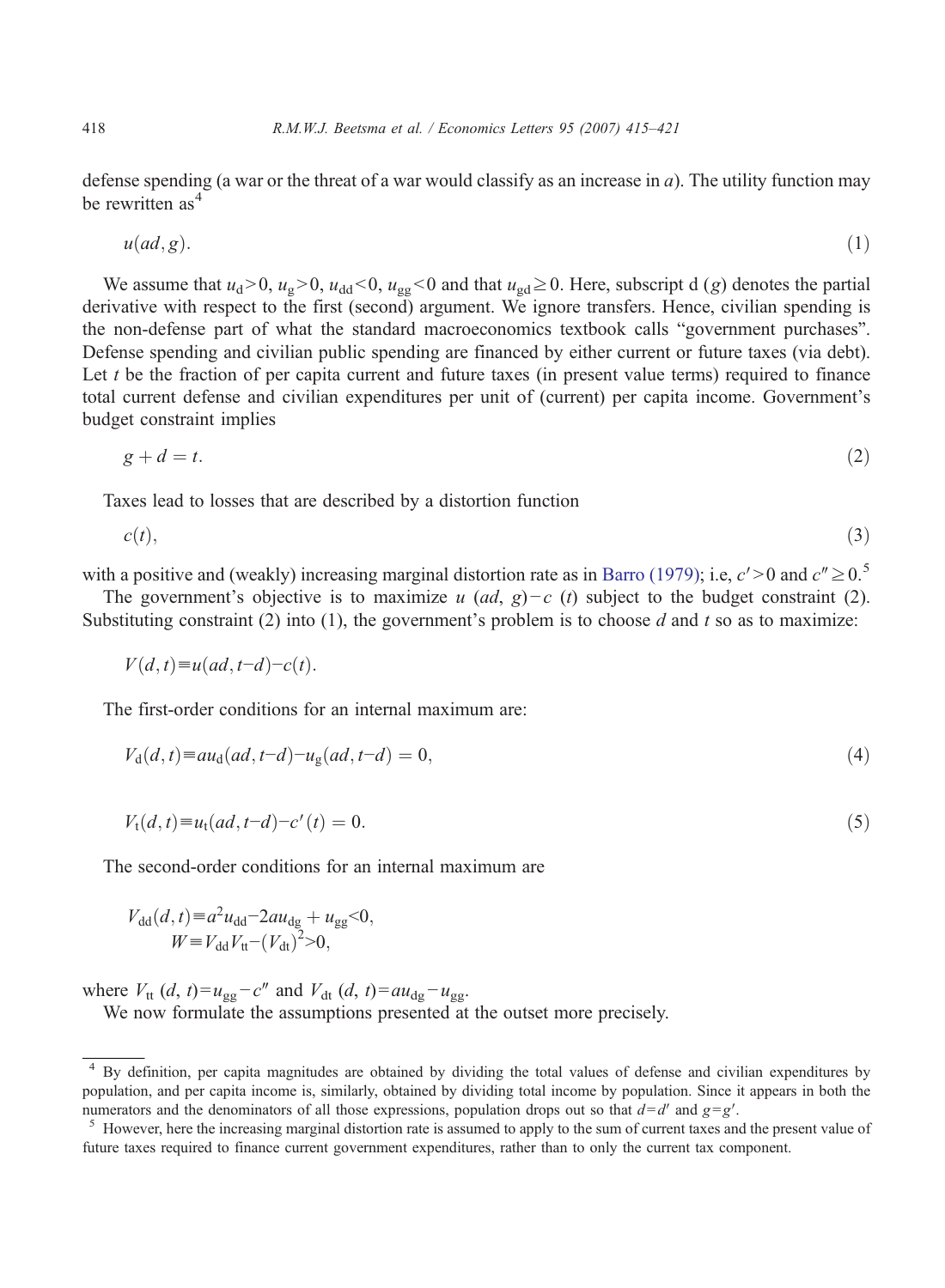Assumption 1. The marginal utility of defense is positively affected by the shock a or, more formally,

$$
\frac{d(au_d)}{da} = u_d + adu_{dd} > 0.
$$
 (6)

Assumption 2. There are sufficiently strong positive complementarities in utility between defense and civilian expenditures at relatively low government  $(g+d \text{ is small})$ , and no utility interactions between them at relatively large government  $(g+d)$  is large). Formally,

$$
u_{\text{gd}} > 0 \text{ at small government,}
$$
  
\n
$$
u_{\text{gd}} = 0 \text{ at large government.}
$$
\n(7)

Assumption 3. Below a certain positive threshold, the marginal tax distortion is constant. Formally,

$$
c''=0.
$$

Next, we evaluate the effect of the war shock on  $d$  and  $g$  by performing a comparative statics experiment with respect to a and using the three assumptions above. Totally differentiating the first-order conditions with respect to  $a$ , we obtain after some algebra

$$
\frac{\mathrm{d}d}{\mathrm{d}a} = \frac{1}{W} \left[ du_{\mathrm{gd}} (au_{\mathrm{gd}} - c'') + (c'' - u_{\mathrm{gg}}) (u_{\mathrm{d}} + adu_{\mathrm{dd}}) \right],\tag{8}
$$

$$
\frac{\mathrm{d}g}{\mathrm{d}a} = \frac{1}{W} \left[ du_{\mathrm{gd}} (c'' - a^2 u_{\mathrm{dd}}) + (au_{\mathrm{gd}} - c'') (u_{\mathrm{d}} + ad u_{\mathrm{dd}}) \right].\tag{9}
$$

When government is large, the second part of Assumption 2 implies that these equations reduce to

$$
\frac{\mathrm{d}d}{\mathrm{d}a} = \frac{1}{W} (c'' - u_{gg})(u_{\mathrm{d}} + adu_{\mathrm{dd}}) > 0,\tag{10}
$$

$$
\frac{\mathrm{d}g}{\mathrm{d}a} = -\frac{1}{W}c''(u_{\mathrm{d}} + adu_{\mathrm{dd}}) < 0,\tag{11}
$$

where the inequalities follow from Assumption 1 and the fact that  $W>0$  by the second-order condition. Consequently, at relatively large levels of government, defense and civilian expenditures are negatively correlated, as was the case during WW-II when government was relatively large.

When government is sufficiently small, Eqs. (8) and (9) reduce to

$$
\frac{dd}{da} = \frac{1}{W} [a du_{gd}^2 - u_{gg}(u_d + adu_{dd})] > 0,
$$
  
\n
$$
\frac{dg}{da} = \frac{1}{W} [-a^2 u_{dd} du_{gd} + au_{gd}(u_d + adu_{dd})] > 0.
$$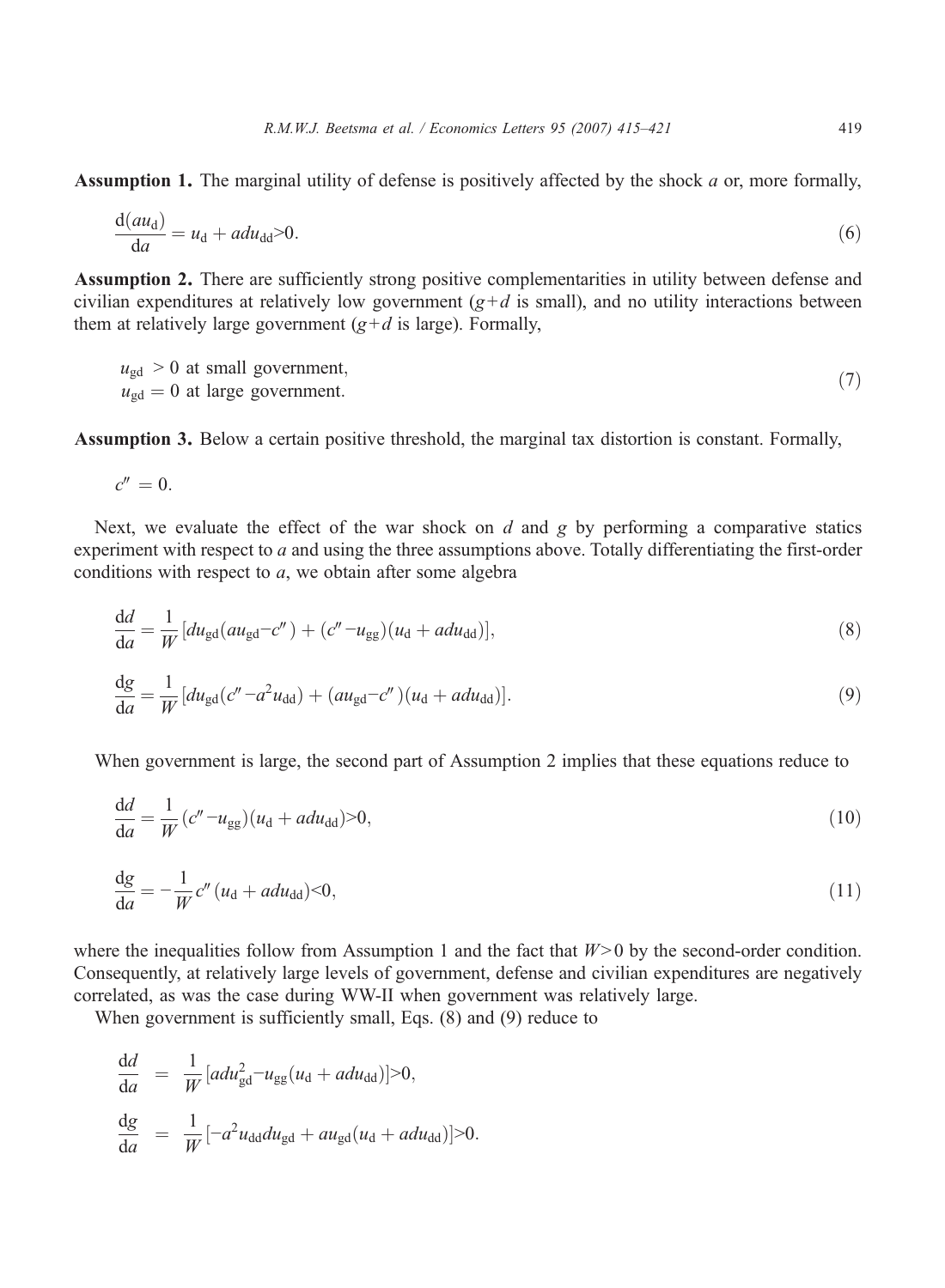The inequalities are implied by the three Assumptions, the fact that  $W>0$ , and the fact that the marginal utilities of civilian and defense expenditures are both decreasing in the shares of those variables. Those arguments provide a proof to the following summary proposition.

Proposition 1. Given 1-3 above, when the size of government is sufficiently small, both defense spending and civilian public spending are increasing in the war shock, a, and are, consequently, positively related. When the size of government is sufficiently large, civilian public spending is decreasing in the war shock, a, while defense spending is still increasing in it, implying that civilian public spending and defense spending are negatively related.

#### 4. Conclusion and discussion

This letter documents a striking change in the pattern of correlations between defense and nondefense U.S. government spending between WW-I and WW-II and attempts to provide conceptual underpinnings for it. The explanation relies on the view that, during national emergencies, internal differences in interests are largely put aside and political authorities allocate outlays between civilian and defense expenditures so as to maximize the welfare of a representative individual. Our argument relies on a falling complementarity between the shares of the two types of spending when their sum rises, combined with increasing tax distortions when the relative size of government increases.

While the second hypothesis is well accepted in the political economy and macro literature, the first has not (to our knowledge) previously appeared. It therefore deserves some discussion. Economic historians like [Higgs \(in press\)](#page-6-0) report that, during both world wars, the Federal government got involved in the operation of civilian activities that in peace time are normally left to the private sector. A notable example during WW-I is the Emergency Fleet Corporation that started operations in 1917 and was heavily involved in the acquisition, construction and operation of merchant vessels. During both world wars draft boards were operated by civilians. Higgs and others report that, in addition to its increase in the share of the Federal budget induced by the involvement in the war, government's role in the economy grew enormously during the wars through a maze of regulations, direct instructions issued to private firms regarding "what to produce", requisition of some industries and price controls.

Those activities required expansion of both defense and non-defense budgets. Due to the legacy of the Great Depression (and of WW-I before it) the larger civilian component of the budget already had some of those in place at the eve of WW-II but not at the eve of WW-I. As a consequence, the creation and operation of a war "command economy" required an expansion of the relative share of civilian Federal outlays along with defense outlays during WW-I but less so, during WW-II. In addition, since total government at the eve of WW-I was small the impact of a simultaneous increase in the shares of both civilian and defense outlays on the marginal tax distortion was small. By contrast, during WW-II the dominant influence on civilian expenditures was the high and rapidly rising marginal tax distortion which induced government to reduce the share of civilian expenditures in parallel with the increasing share of defense.

We expect our argument to carry over to situations in which individuals have different incomes and additional objectives (in particular, about redistribution) as long as the common objective assumed here enters with a sufficiently large weight in the preference functions of individuals.